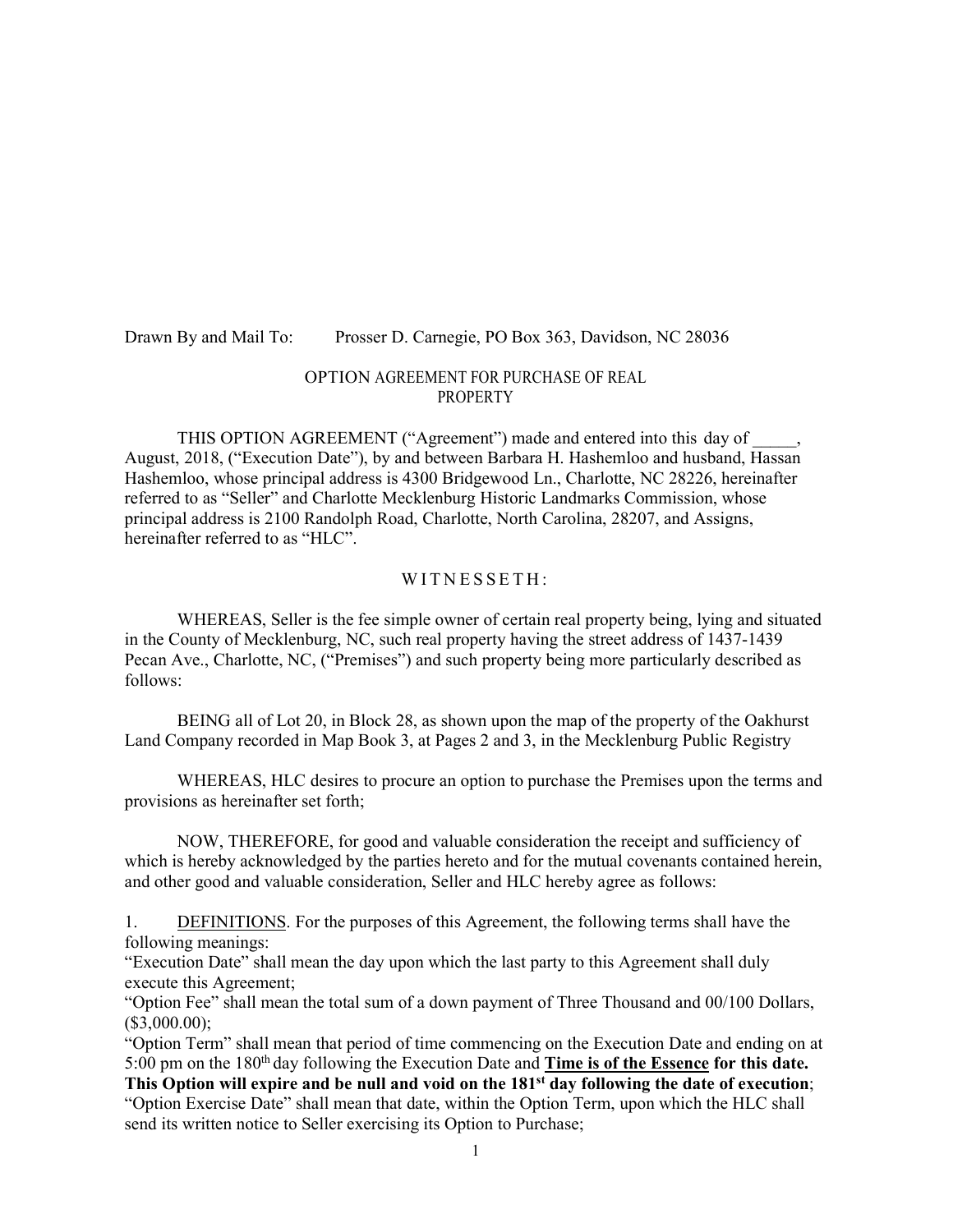"Closing Date" shall mean the Settlement Date as set forth in an Offer to Purchase and Contract submitted to Seller at the time of HLC sending its notice to Seller exercising its Option to Purchase.

2. GRANT OF OPTION. For and in consideration of the Option Fee payable to Seller as set forth herein, Seller does hereby grant to HLC the exclusive right and Option ("Option") to purchase the Premises upon the terms and conditions as set forth herein. During the term of this Option, Seller agrees that he shall not demolish, destroy or remove any part of the existing structures.

3. PAYMENT OF OPTION FEE. HLC agrees to pay the Seller the Option Fee upon the Execution Date.

4. EXERCISE OF OPTION. HLC may exercise its exclusive right to purchase the Premises pursuant to the Option, at any time during the Option Term, by giving written notice thereof to Seller. As provided for above, the date of sending of said notice shall be the Option Exercise Date. In the event the HLC does not exercise its exclusive right to purchase the Premises granted by the Option during the Option Term, Seller shall be entitled to retain the Option Fee, and this agreement shall become absolutely null and void and neither party hereto shall have any other liability, obligation or duty herein under or pursuant to this Agreement.

5. CONTRACT FOR PURCHASE & SALE OF REAL PROPERTY. In the event that the HLC exercises its exclusive Option as provided for in the preceding paragraph, Seller agrees to sell and HLC agrees to buy the Premises and both parties agree to execute a contract for such purchase and sale of the Premises in accordance with the following terms and conditions:

- a. Purchase Price. The purchase price for the Premises shall be Three Hundred Thousand and 00/100 Dollars, (\$300,000.00). HLC shall receive a credit toward such purchase price in the amount of the Option Fee;
- b. Closing Costs. Seller shall pay for preparation of a deed and all other documents necessary to perform Seller's obligations under the Offer to Purchase and Contract, and for state and county excise taxes, and any deferred, discounted or rollback taxes, and local conveyance fees required by law.
- c. Deed. The deed is to be made to: Charlotte Mecklenburg Historic Landmarks Commission.;
- d. Default by HLC; Remedies of Seller. In the event HLC, after exercise of the Option, fails to proceed with the closing of the purchase of the Premises pursuant to the terms and provisions as contained herein and/or under the Offer to Purchase and Contract, Seller shall be entitled to retain the Option Fee as liquidated damages and shall have no further recourse against HLC;
- e. Default by Seller; Remedies of HLC. In the event Seller fails to close the sale of the Premises pursuant to the terms and provisions of this Agreement and/or under the Offer to Purchase and Contract, HLC shall be entitled to either sue for specific performance of the real estate purchase and sale contract or terminate such Contract and sue for money damages.
- f. The Premises will be sold by Seller "AS IS" with no repairs being performed by Seller.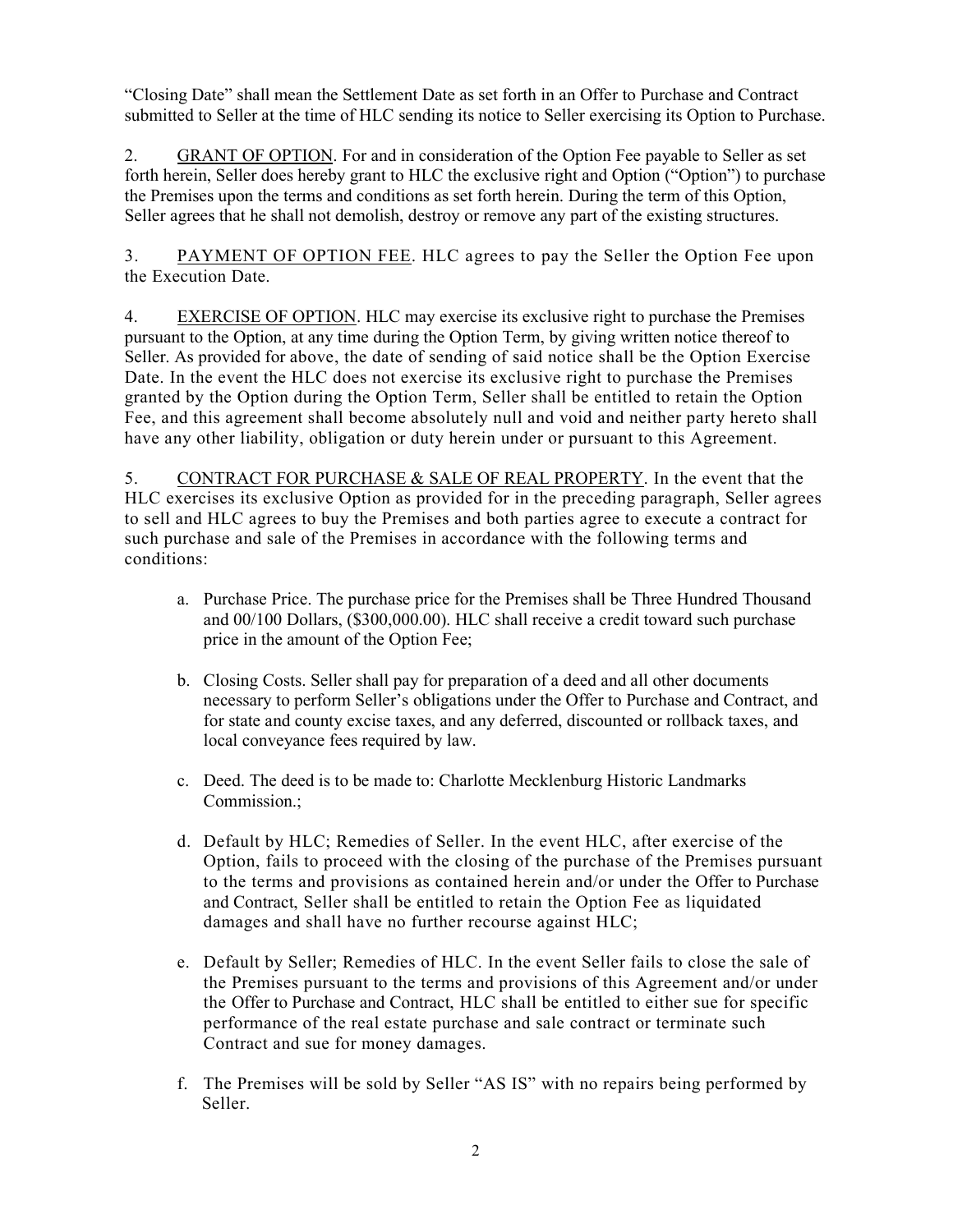6. Property Investigation: During the Option Term, HLC or HLC's agents or representatives, at HLC's expense, shall be entitled to conduct all desired tests, surveys, appraisals, investigations, examinations and inspections of the Property as HLC deems appropriate, including but NOT limited to the following:

- a. Inspections: Inspections to determine the condition of any improvements on the Property, the presence of unusual drainage conditions or evidence of excessive moisture adversely affecting any improvements on the Property, the presence of asbestos or existing environmental contamination, evidence of wood-destroying insects or damage therefrom, and the presence and level of radon gas on the Property.
- b. Review of Documents: Review of the Declaration of Restrictive Covenants, Bylaws, Articles of Incorporation, Rules and Regulations, and other governing documents of any applicable owners' association and/or subdivision. If the Property is subject to regulation by an owners' association, it is recommended that HLC review the completed Residential Property and Owners' Association Disclosure Statement provided by Seller prior to signing this offer. It is also recommended that the HLC determine if the owners' association charges fees for confirming owners' association information and restrictive covenant compliance.
- c. Insurance: Investigation of the availability and cost of insurance for the Property.
- d. Appraisals: An appraisal of the Property.

e. Survey: A survey to determine whether the property is suitable for HLC's intended use and the location of easements, setbacks, property boundaries and other issues which may or may not constitute title defects.

f. Zoning and Governmental Regulation: Investigation of current or proposed zoning or other governmental regulation that may affect HLC's intended use of the Property, adjacent land uses, planned or proposed road construction, and school attendance zones.

g. Flood Hazard: Investigation of potential flood hazards on the Property, and/or any requirement to purchase flood insurance in order to obtain the Loan.

h. Utilities and Access: Availability, quality, and obligations for maintenance of utilities including water, sewer, electric, gas, communication services, stormwater management, and means of access to the Property and amenities.

i. Streets/Roads: Investigation of the status of the street/road upon which the Property fronts as well as any other street/road used to access the Property, including: (1) whether any street(s)/road(s) are public or private, (2) whether any street(s)/road(s) designated as public are accepted for maintenance by the State of NC or any municipality, or (3) if private or not accepted for public maintenance, the consequences and responsibility for maintenance and the existence, terms and funding of any maintenance agreements.

j. Fuel Tank: Inspections to determine the existence, type and ownership of any fuel tank located on the Property.

## 7. MISCELLANEOUS.

a. Execution by Both Parties. This Agreement shall not become effective and binding until fully executed by both HLC and Seller.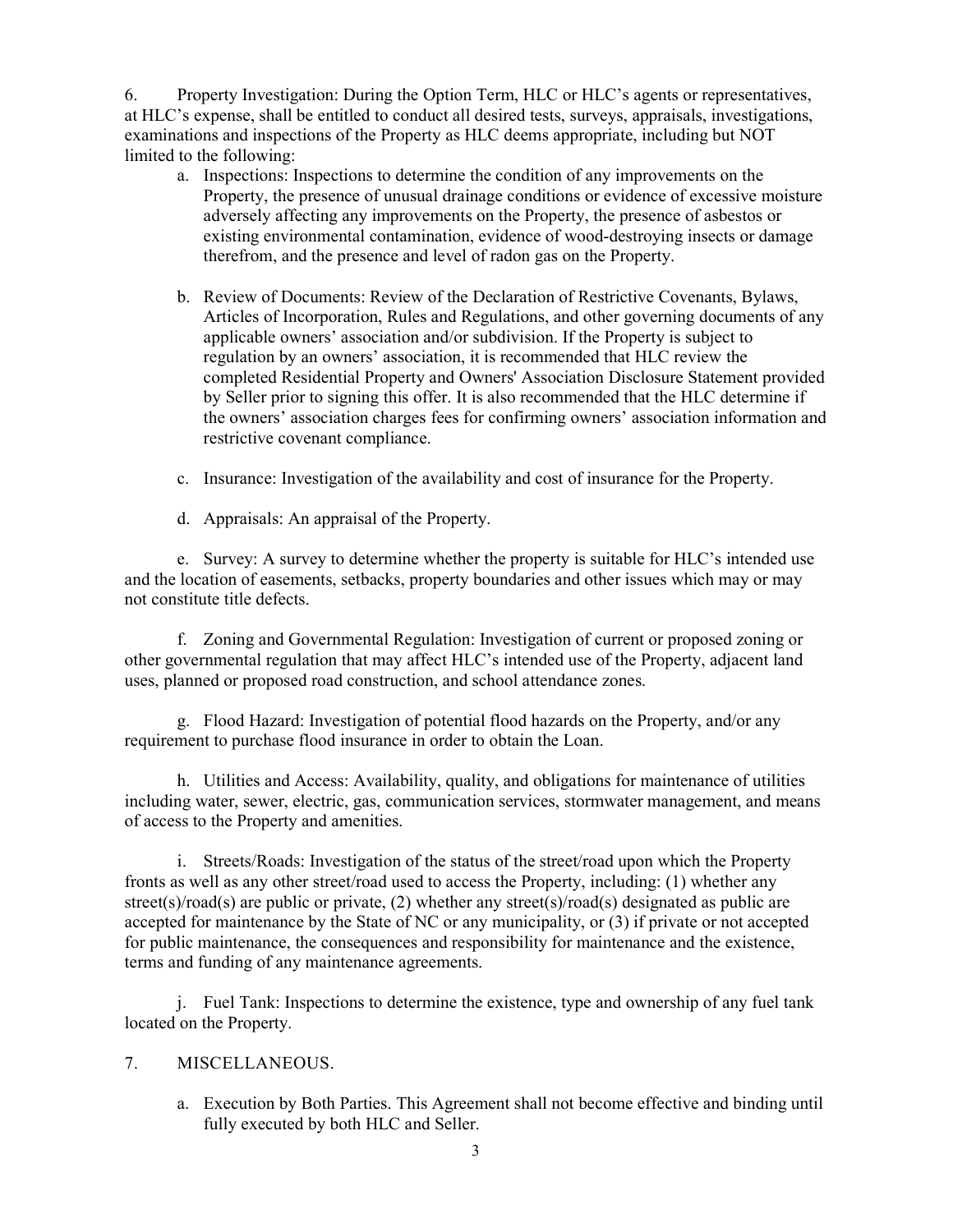- b. Notice. All notices, demands and/or consents provided for in this Agreement shall be in writing and shall be delivered to the parties hereto by hand or by United States Mail with postage pre-paid or by email. Such notices shall be deemed to have been served on the date mailed, postage pre-paid or on the electronic stamp date for the email. All such notices and communications shall be addressed to the Seller and to HLC.
- c. Both Seller and HLC agree that should this Option be assigned by HLC, then any assignee shall be subject to the right of first refusal given to the HLC as shown on attached Exhibit A. Should any assignee purchase the subject Property, such assignee consents to the deed of transfer containing this right of first refusal. In addition, Seller and HLC agree that any assignee of this Option shall further provide for a perpetual mandatory easement to prevent demolishing, destroying or removing any part of the structures existing as of the day and date of this Option. If HLC assigns this Option, Seller agrees to put into any contract for the sale of the Property the attached Exhibit A.
- d. The parties agree that the Property is located within a historic district as designated by the Charlotte Historic District Commission, ("CHDC"), and is governed by the rules, regulations and design review as set forth by the CHDC.
- e. Governing Law. This Agreement shall be governed by and construed in accordance with the laws of the State of North Carolina.
- f. Successors and Assigns. This Agreement shall apply to, inure to the benefit of and be binding upon and enforceable against the parties hereto and their respective heirs, successors, and or assigns, to the extent as if specified at length throughout this Agreement.
- g. Time. Time is of the essence of this Agreement.
- h. Headings. The headings inserted at the beginning of each paragraph and/or subparagraph are for convenience of reference only and shall not limit or otherwise affect or be used in the construction of any terms or provisions hereof.
- i. Cost of this Agreement. Any cost and/or fees incurred by the HLC or Seller in executing this Agreement shall be borne by the respective party incurring such cost and/or fee.
- j. Entire Agreement. This Agreement contains all of the terms, promises, covenants, conditions and representations made or entered into by or between Seller and HLC and supersedes all prior discussions and agreements whether written or oral between Seller and HLC with respect to the Option and all other matters contained herein and constitutes the sole and entire agreement between Seller and HLC with respect thereto. This Agreement may not be modified or amended unless such amendment is set forth in writing and executed by both Seller and HLC with the formalities hereof.

IN WITNESS WHEREOF, the parties hereto have caused this Agreement to be executed this the day and date first above written.

[Signatures on following Page]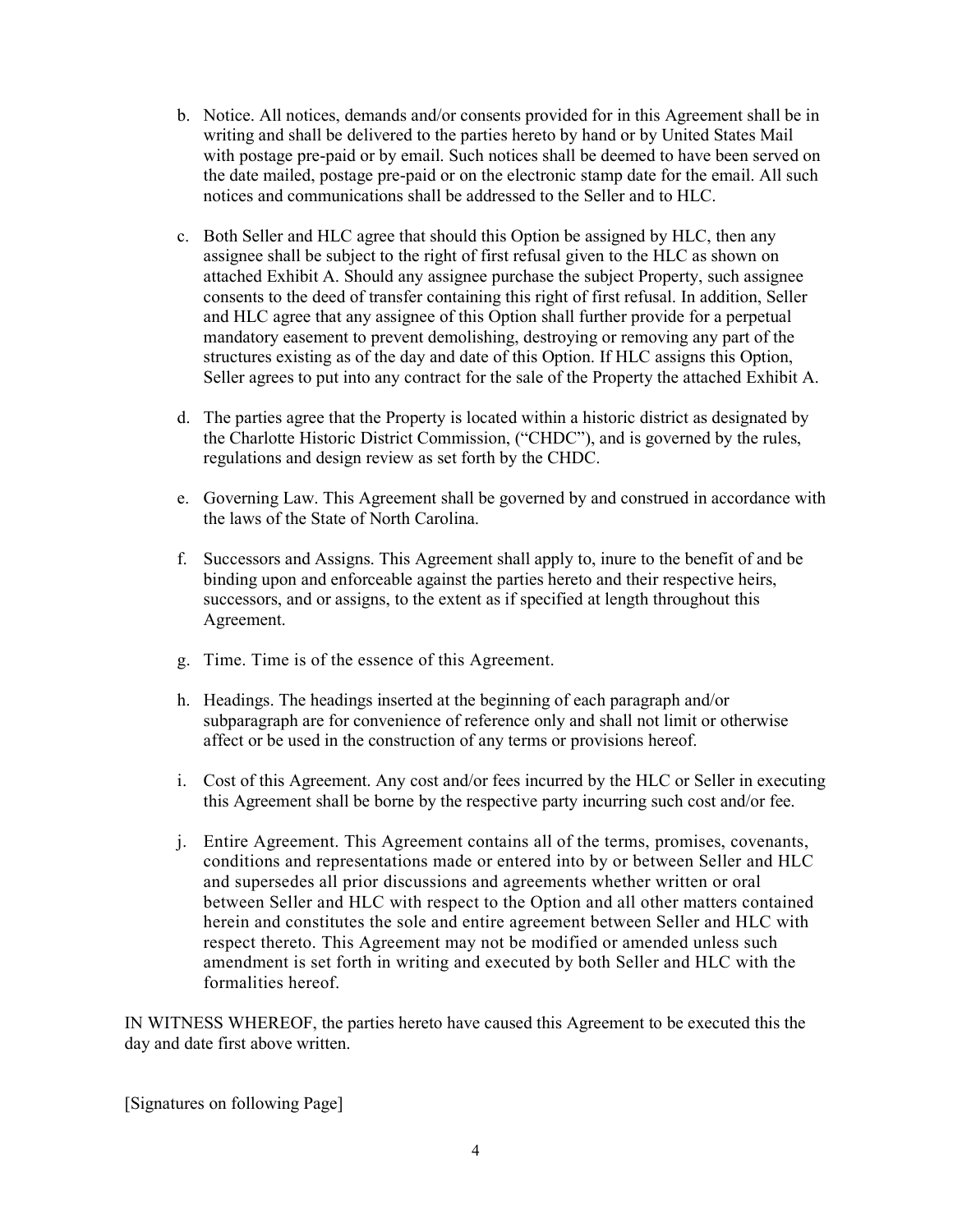Seller: Charlotte Mecklenburg Historic Landmarks Commission

 $(Seal)$ Barbara H. Hashemloo By:

Dan L. Morrill-Consulting Director

\_\_\_\_\_\_\_\_\_\_\_\_\_\_\_\_\_\_\_\_\_\_\_\_\_\_\_\_\_\_\_\_\_\_(Seal) Hassan Hashemloo

State of North Carolina County of Mecklenburg

I, \_\_\_\_\_\_\_\_\_\_\_\_\_\_\_\_\_\_\_\_\_\_\_\_\_\_\_\_\_\_\_\_, a Notary Public of said County and State, do hereby certify that Barbara H. Hashemloo and Hassan Hashemloo, this day personally appeared before me and acknowledge the due execution of the foregoing document.

Witness my hand and notarial seal this day of August, 2018.

My Commission Expires: Notary Public

(Affix Seal) Notary's Printed or Typed Name

 $\mathcal{L}_\text{max}$  and the contract of the contract of the contract of the contract of the contract of the contract of the contract of the contract of the contract of the contract of the contract of the contract of the contrac

 $\mathcal{L}_\text{max}$  and the contract of the contract of the contract of the contract of the contract of the contract of the contract of the contract of the contract of the contract of the contract of the contract of the contrac

State of North Carolina - County of Mecklenburg

I, the undersigned Notary Public of the County and State aforesaid, certify that Dan L. Morrill personally came before me this day and acknowledged that he is the Consulting Director of Charlotte Mecklenburg Historic Landmarks Commission, an agency established by the City of Charlotte and County of Mecklenburg, and that by authority duly given and as the act of such entity, he signed the foregoing instrument in its name on its behalf as its act and deed. Witness my hand and Notarial stamp or seal, this day of August, 2018.

My Commission Expires: Notary Public

 $\mathcal{L}_\text{max}$  and the contract of the contract of the contract of the contract of the contract of the contract of the contract of the contract of the contract of the contract of the contract of the contract of the contrac

(Affix Seal) Notary's Printed or Typed Name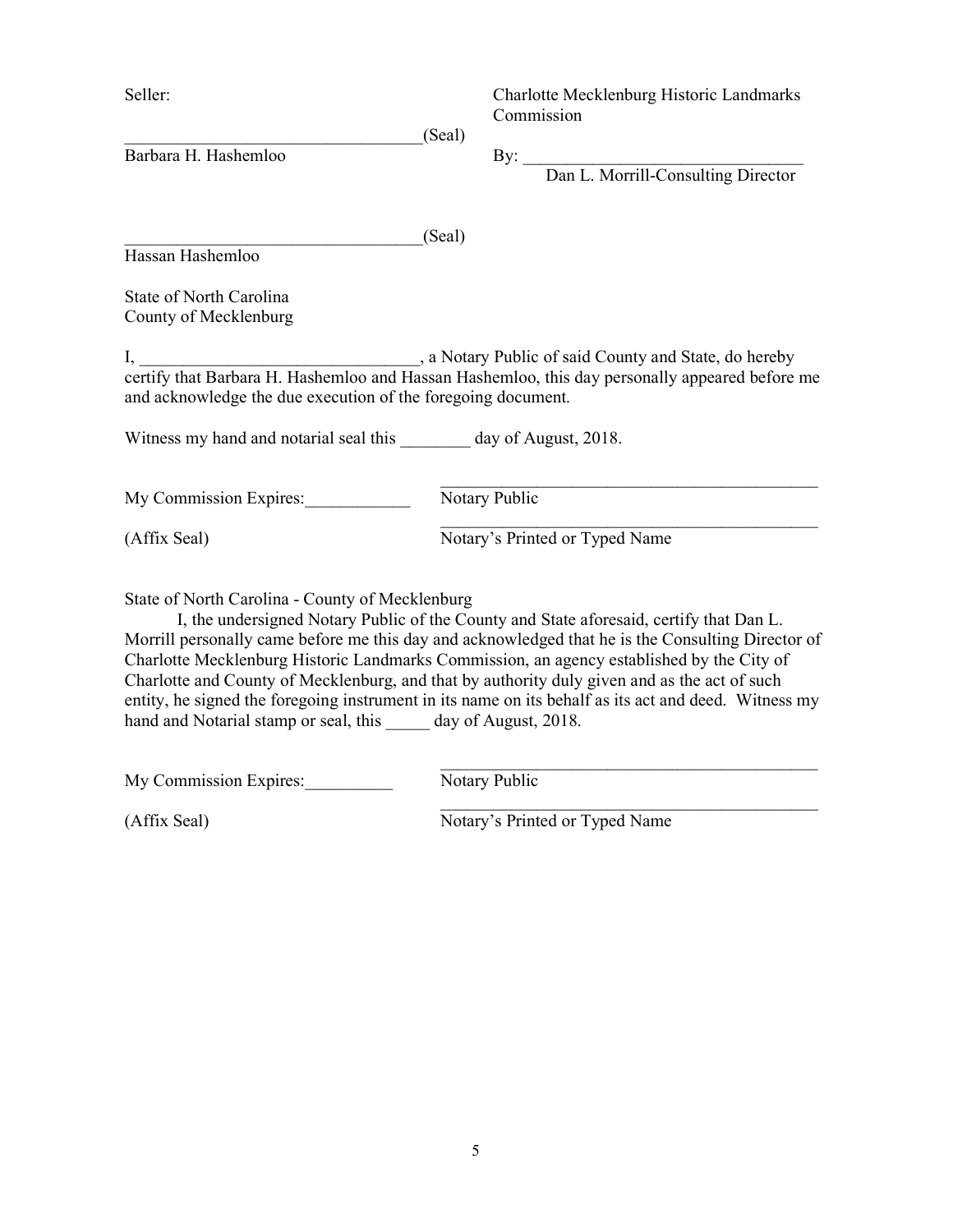**Exhibit A** 

Drawn By and Mail To: Prosser D. Carnegie, PO Box 363, Davidson, NC 28036

STATE OF NORTH CAROLINA COUNTY OF MECKLENBURG

## **HISTORIC PRESERVATION EASEMENT AGREEMENT**

This Agreement, made this the day of 2018, by and between , of Mecklenburg County, North Carolina (hereinafter referred to as the "Grantor"), and Charlotte Mecklenburg Historic Landmarks Commission, a commission established pursuant to NCGS §160A-400.7, with its principal office being 2100 Randolph Road, Charlotte, North Carolina (hereinafter referred to as "HLC");

### **W I T N E S S E T H:**

**WHEREAS**, the Grantor owns certain real property ("Property"), described as:

BEING all of Lot 20, in Block 28, as shown upon the map of the property of the Oakhurst Land Company recorded in Map Book 3, at Pages 2 and 3, in the Mecklenburg Public Registry; and

**WHEREAS**, Grantor did purchase the Property by accepting an assignment of an Option to Purchase held by HLC; and,

**WHEREAS**, partial consideration of the Option transfer was the promise of the Grantor to encumber the Property with a right of first refusal for the HLC and a permanent easement for preservation of the current structures located on the Property; and,

**WHEREAS**, the Property currently has certain permanent improvements consisting of a residential duplex, ("Duplex"); and

**WHEREAS**, Duplex is located at 1437-1439 Pecan Ave., Charlotte, Mecklenburg County, North Carolina, is a property of recognized historical and architectural significance and located in a historic district recognized by The Charlotte Historic District Commission; and

**WHEREAS**, HLC and Grantor both desire that the Property shall retain its historically and architecturally significant features, while being sympathetically adapted and altered, where necessary, to provide for contemporary uses; and

**WHEREAS**, HLC and Grantor both desire that the Property shall not be subdivided in order to preserve its integrity of site; and

**WHEREAS**, HLC is a statutory commission which accepts preservation easements on buildings having historical or architectural importance, said easement subjecting such buildings to restrictions that will ensure that they are preserved and maintained for the benefit of future generations; and,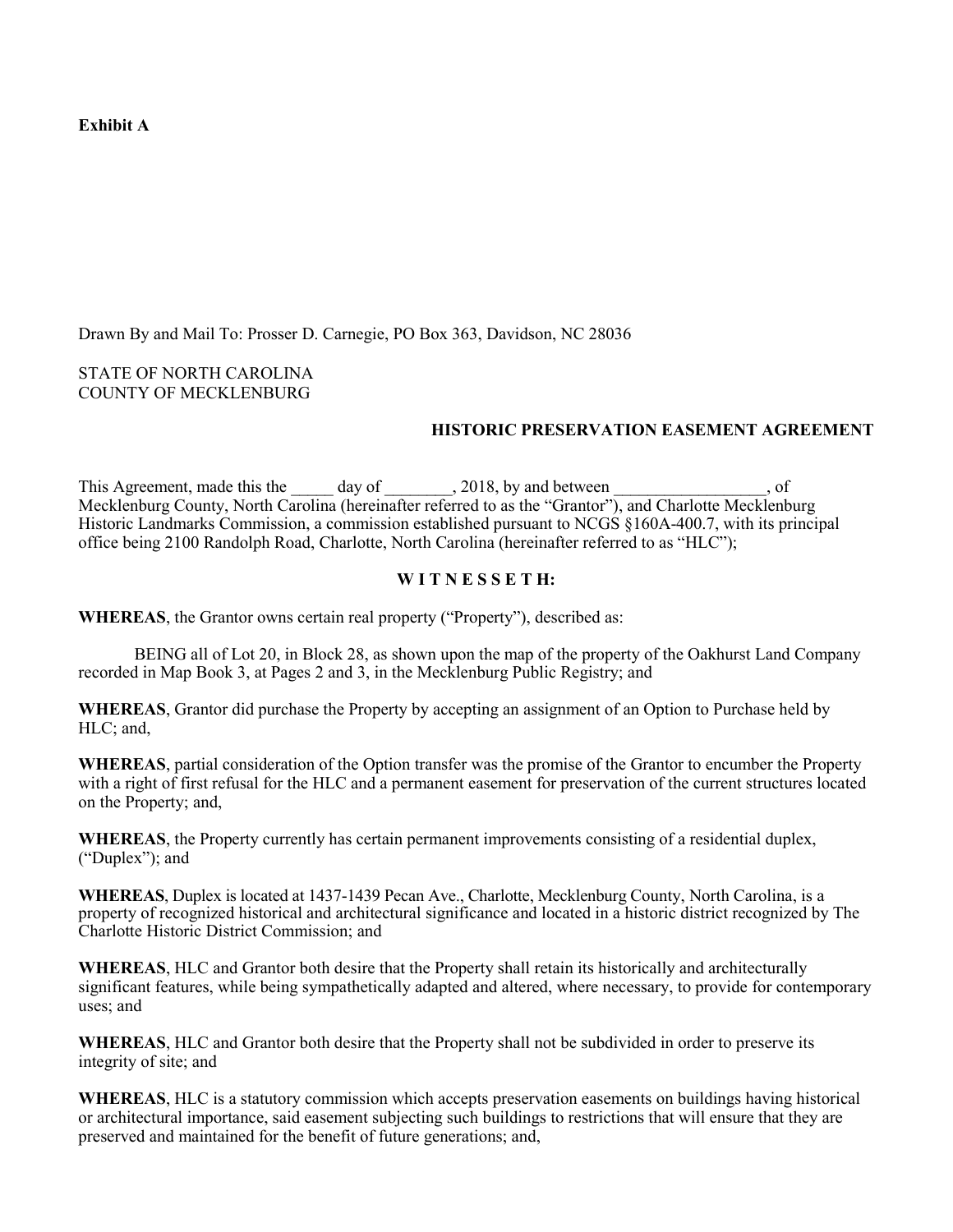**WHEREAS**, the North Carolina General Assembly has enacted §160A, Article 19, Part 3c granting HLC the power to place restrictions, easements, covenants, conditions, or otherwise, which are appropriate to the preservation of a structure or site significant for its architecture, archaeology or historical associations.

**NOW, THEREFORE**, for and in consideration of the Grantor's interest in historic preservation and their support for the HLC and its purposes, and for and in consideration of the sum of **Ten Dollar (\$10.00)**, the Grantor, for himself, his heirs, successors and assigns, hereby covenants and agrees to abide by the following restrictions (hereinafter referred to as "Covenants"), said covenants to be restrictions of record to attach to and run with the land described herein above:

1. These covenants shall be administered solely by Charlotte Mecklenburg Historic Landmarks Commission, its successors in interest or assigns; and in all subsequent conveyances of the Property, the HLC, its successors in interest or assigns shall be the sole party entitled to administer these covenants. In the event that the HLC, or its successors in interest by corporate merger cease to exist, then in such event the HLC shall assign all of its rights and interests in these easements, covenants, and conditions subject to such duties and obligations which it assumes hereby to a commission or entity of responsibility which exists for substantially the same reasons as the HLC itself. If no such commission or entity is available for such assignment then, under such circumstances such assignment shall be made to the State of North Carolina which shall be the sole party entitled to administer those covenants.

2. The Grantor covenants and agrees to be bound by all the ordinances, rules and regulations of The Charlotte Historic Districts Commission, including, but not limited to design review.

3. No portion of the Duplex nor the Duplex itself shall be removed or demolished.

4. Notwithstanding the prohibition in Paragraph 3 above, designs for additions or additional structures shall be subject the ordinances, rules and regulations of The Charlotte Historic Districts Commission, including, but not limited to design review.

5. **Right of First Refusal.** In case of any contemplated sale of the Property or any portion thereof by any owner of the Property, first refusal as to any bona fide offer of purchase must be given to the HLC, its successors or assigns. Any owner of the Property must give notice to the HLC of its intention to sell the property and specifically must give notice of the listing of the Property with any realtor, multiple listing service, or public advertisement for sale. If the HLC so decides to purchase, it shall notify the then owner of its willingness to but upon the same terms within seventy-two (72) hours of receipt of written notice of such bona fide offer. Failure of the HLC to notify the then owner of its intention to exercise this right of first refusal within such seventy-two (72) hour period shall free the owner to sell pursuant to the bona fide offer. This right of refusal shall be a covenant that will run with the land and be binding on all persons, partnerships, corporations, or other entities owning any interest in the Property and their heirs, and successors and assigns for a period of twenty-one (21) years in addition to the lifetime of the following individuals: Jeffrey Rae Sterritt, Michael Morrill Sterritt, Dan Morrill Paradis, all lives in being at the time of the execution of this document, and being the grandchildren of Dan Morrill, executive director of Charlotte-Mecklenburg Historic Landmarks Commission.

6. Unless otherwise provided, the covenants and restrictions set forth above shall run in perpetuity.

**IN WITNESS WHEREOF**, the Grantor has hereunto set their hand and seal, and Charlotte Mecklenburg Historic Landmarks Commission, has caused this instrument to be signed in its name by its duly authorized signatory by the authority of its Commissioners, the day and year first above written.

[Signatures on Following Page]